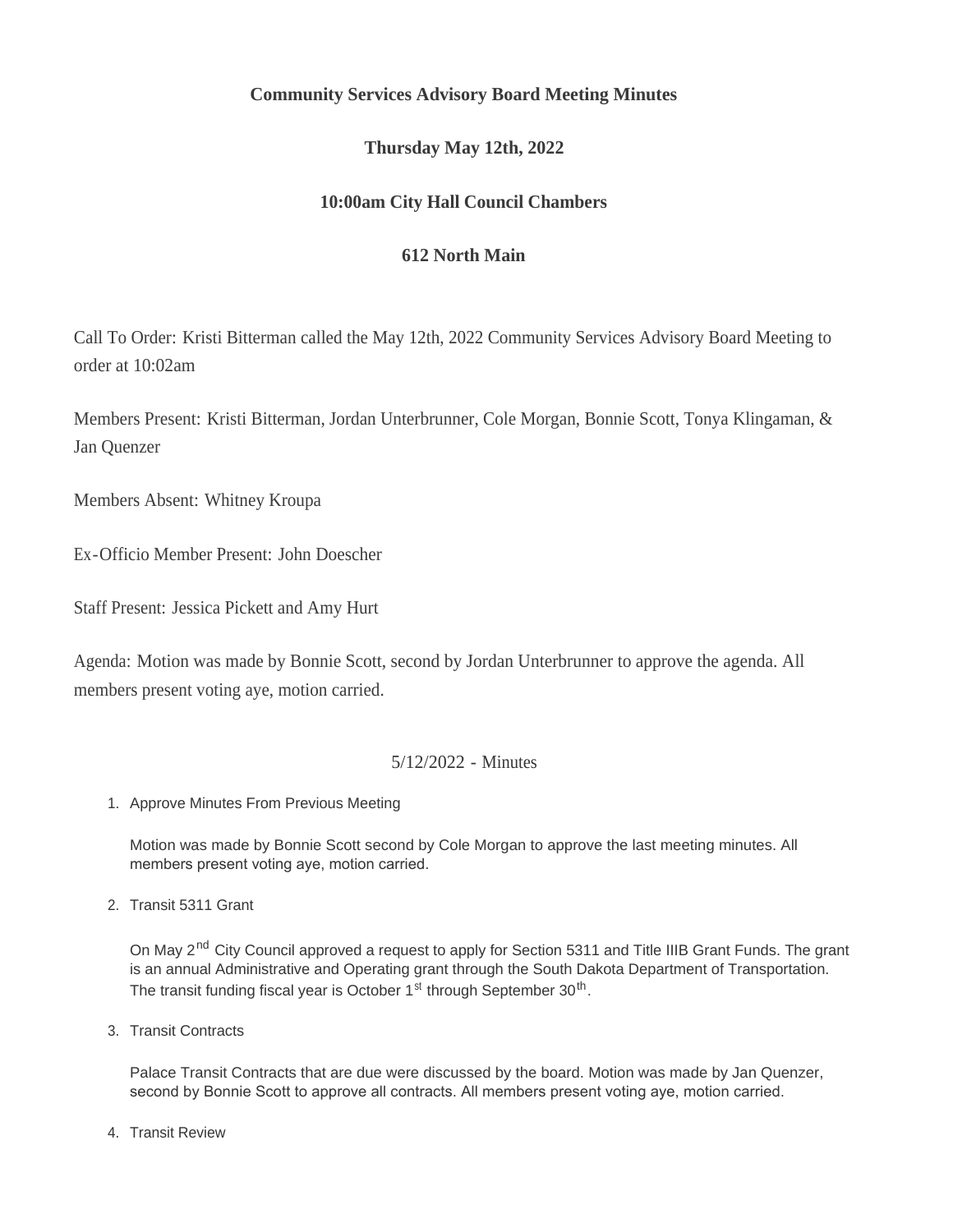SD Department of Transportation did its three-year review last month for Palace Transit. The review goes over all areas of the program. There was only one finding to take care of and that delt with the Drug & Alcohol Program. Human Resources is the administrator for that program.

5. Palace Transit Shopping Hours

Board members were asked to approve new shopping hours for Walmart. The new hours would give shoppers a little more time and would save on miles for Palace Transit. The new hours would be a 10:00am pickup with a 12:00pm return and a 11:30am pickup with a 2:30pm return. Motion was made by Bonnie Scott, second by Jan Quenzer to change the shopping hours for Walmart. All members present voting aye, motion carried.

6. CDL Training Requirements

As of February 7<sup>th</sup>, 2022 the federal requirement to receive a CDL have changed. The SD DOT purchased an online program for the transits to use to train the drivers. We are the first transit to go through the process and have discovered there is more training still needed. All training materials have been ordered and Andrea is now a registered FMCSA ELDT CDL Training Instructor.

### 7. Staffing

We have hired a full-time bus driver, but are still in need of part-time drivers. Jessica is going to submit a request for funds for another full-time driver due to the increase of rides and lack of part-time applicants. We are also utilizing Career Connection's clients to help out with office duties.

#### 8. Nutrition Equipment

All the kitchen equipment that has been ordered through the Nutrition Equipment Title III Grant is here and installed. We still need to order the washer and dryer and purchase the nutrition supplies. We will then file an amendment to the grant due to different costs.

#### 9. Nutrition Contracts

Nutrition contracts are due for the upcoming fiscal year for the nutrition sites. A list of the contracts due was given to the board members. Motion was made by Jan Quenzer, second by Bonnie Scott to approve all contracts. All members present voting aye, motion carried.

10. Nutrition Review

On February 17<sup>th</sup>, 2022 a nutrition program site assessment was performed at the James Valley Community Center. The site did very well, and the staff was very helpful with any questions asked throughout the interview. There were only a couple minor issues and they have all been resolved.

#### 11. United Way Application

Board members were asked for approval to apply for United Way Funding for JVCC, Nutrition, and MVP. The following amounts were applied for: JVCC -\$10,000, Nutrition - \$5,000, and MVP - \$10,000. Motion was made by Bonnie Scott, second by Jan Quenzer to apply for Untied Way Funding. All members present voting aye, motion carried.

12. Citizens Input

No citizens input to record.

13. Department Reports And Updates